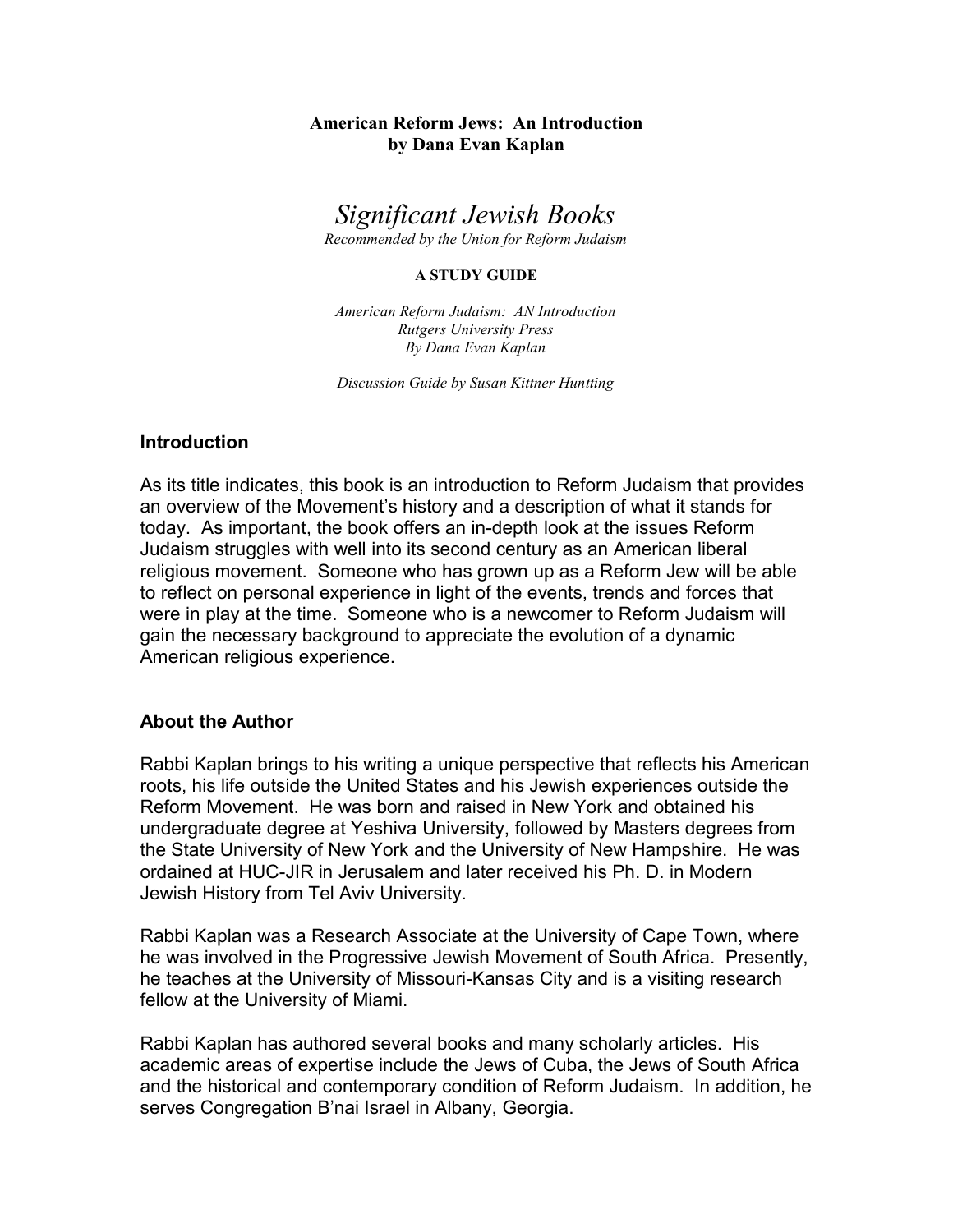# Questions for Discussion

- 1. In your understanding, what ideologically distinguishes Reform Judaism from the other branches of Judaism? What appeals to you about this ideology?
- 2. Do you agree with the author that American Reform Judaism's "lack of a strong and compelling theology forms the weak underbelly of the Movement"? Why or why not? What other weaknesses, if any, do you see in the Movement?
- 3. At the beginning of the book, Kaplan cites the work of Roger Finke and Rodney Stark, and describes the American Reform Jewish community as a "low-tension" religious group, meaning that Reform Judaism makes little or no demands on its members. Towards the end of the book Kaplan argues that Reform Judaism will have a successful future if it continues on its current transformation to a "medium-tension" organization, by demanding enough from its adherents to maintain its integrity, yet remaining flexible enough to remain pluralistic. To what extent have you witnessed this transformation? What kinds of resistance do you imagine could undermine this transition?
- 4. Do you remember the Union Prayer Book? If so, what memories does it bring to mind? What was your experience in making the transition to Gates of Prayer? Does your congregation use Gates of Prayer? What do you think the impact will be of another new prayer book? How does a specific prayer book influence worship?
- 5. To what extent does your personal religious observance reflect what sociologist Marshall Sklare's observation that "The Jewish rituals most likely to endure [are] those capable of being redefined in modern, universal terms"?
- 6. Rabbi Kaplan claims, "[the] Classical Reform aesthetic slowly developed into a compulsory system of ritual that replaced the halachic system." Can you cite examples of this transformation from your own experience? What examples can you uncover from researching your own temple's history?
- 7. Should Reform Judaism hold to specific beliefs or practices? Which? Why?
- 8. The 1994 decision of the UAHC Board to deny membership to a Humanistic synagogue marked a clear communication of the Reform Movement's boundaries and acceptable parameters. Do you agree with the Board's decision? Why or why not? Other than a belief in God, what beliefs or practices should Reform congregations be required to endorse?
- 9. Kaplan calls Reform Judaism a "pluralist American religious denomination." From your own experience, what evidence supports this claim?
- 10.To what extent have you seen the Reform Movement's greater acceptance of ritual and tradition at the expense of its historical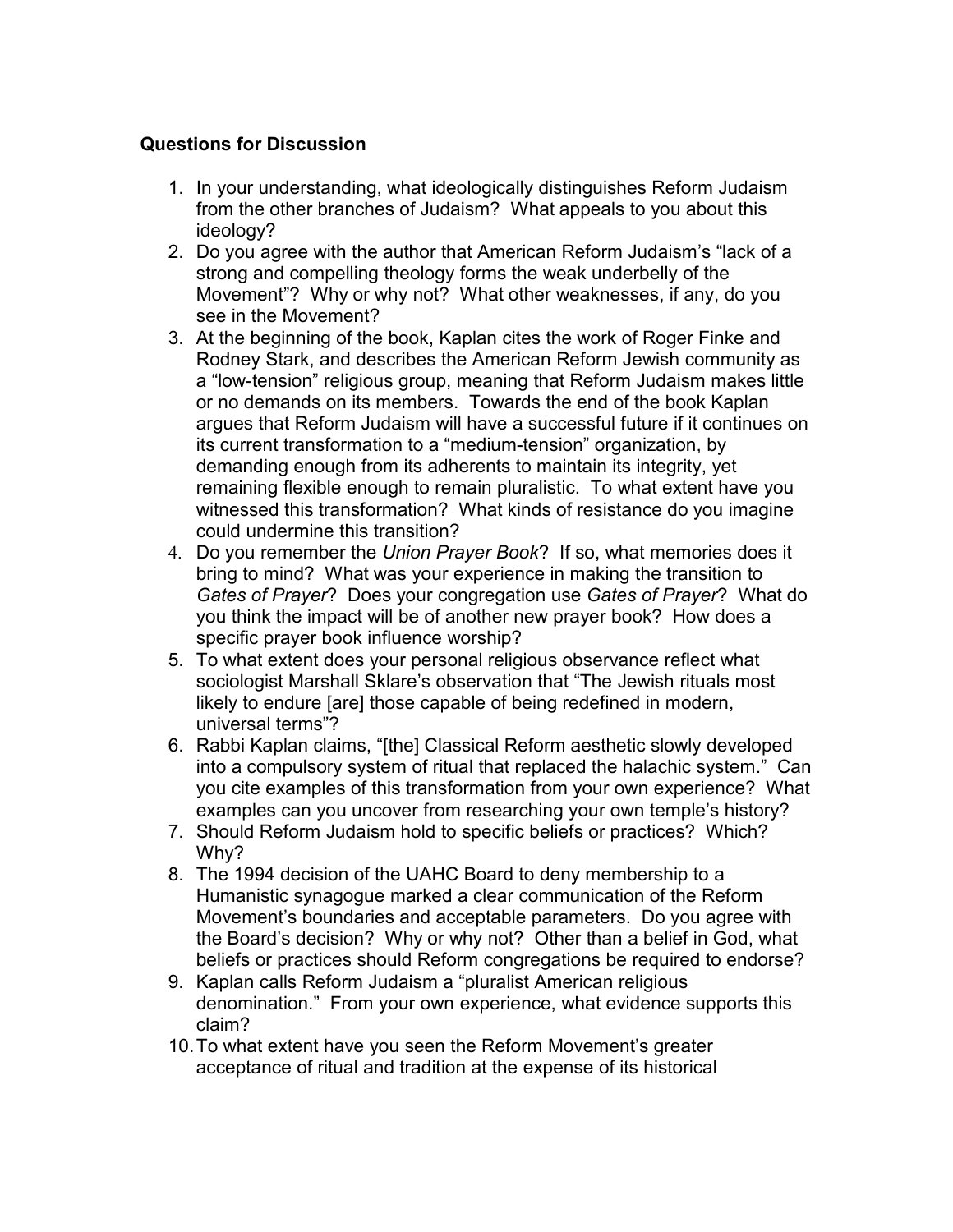commitment to social justice? What do many people seem to see this as an either/or proposition?

- 11.Do you think Reform Jewish institutions are more or less connected to Israel than they were 20 or 30 years ago? What do you think this says about us as American Jews? What do you think this says about Israel?
- 12.What educational efforts for children, adults and families have you found to be the most successful in making Reform Jews more knowledgeable about Judaism? What challenges may result from the Jewish illiteracy of so many adults?
- 13.Kaplan describes many situations in which Reform outreach is successful: with non-Jewish spouses in a mixed marriage, with families in which one parent isn't Jewish, with people new to the community, with patrilineal descent as a determinant of Jewish identity. But Kaplan also cautions that Reform Judaism must have a distinct and vibrant core. In the words of Rabbi Eric Yoffie, president of the UAHC, "The first step of Outreach – and the single most important step – is to have a clear sense of who we are and of the boundary that exists between us as Reform Jews and the society around us." How do you think our outreach efforts have impacted "who we are" and where the "boundary" exists between Reform Jews and the American society?
- 14.What changes in the role of women in the synagogue have you experienced in your lifetime? What do you see as Reform's impact of women being ordained as rabbis and invested as cantors?
- 15. It is common for institutions and their policies to change because of the pressure of grassroots efforts. Both HUC-JIR and the UAHC modified their policies on women's ordination and the support of gay and lesbian rights, in response to mostly "top-down decisions." What do you see as the challenges and opportunities that exist when change is implemented this way? In what ways do you think Reform Jews act and think differently as a result of these changes?
- 16.Have gay and lesbian commitment ceremonies been performed by your rabbi and/or in your congregation? How does the performance of these ceremonies add to or detract from Reform Judaism?
- 17.Kaplan quotes Rabbi Leon Morris, who suggests that there may be people who are leaving the Reform Movement because it is not the serious religious community it set out to be. Specifically, Rabbi Morris writes, "I personally know many people who went to our summer camps and participated actively in our youth movement who reached a point where they felt that they outgrew the Reform movement." To what extent do you agree with Rabbi Morris? What examples support your opinion?
- 18.Rabbi Kaplan suggests that several realities will help determine the future of American Reform Judaism: the trend toward "personalism, the tendency to transform and evaluate the tradition in terms of its… significance to the individual"; the continued embrace of traditional ceremonies and rituals; the migration patterns of Reform Jews; the trend towards post-denominationalism; the status of the Reform Movement in